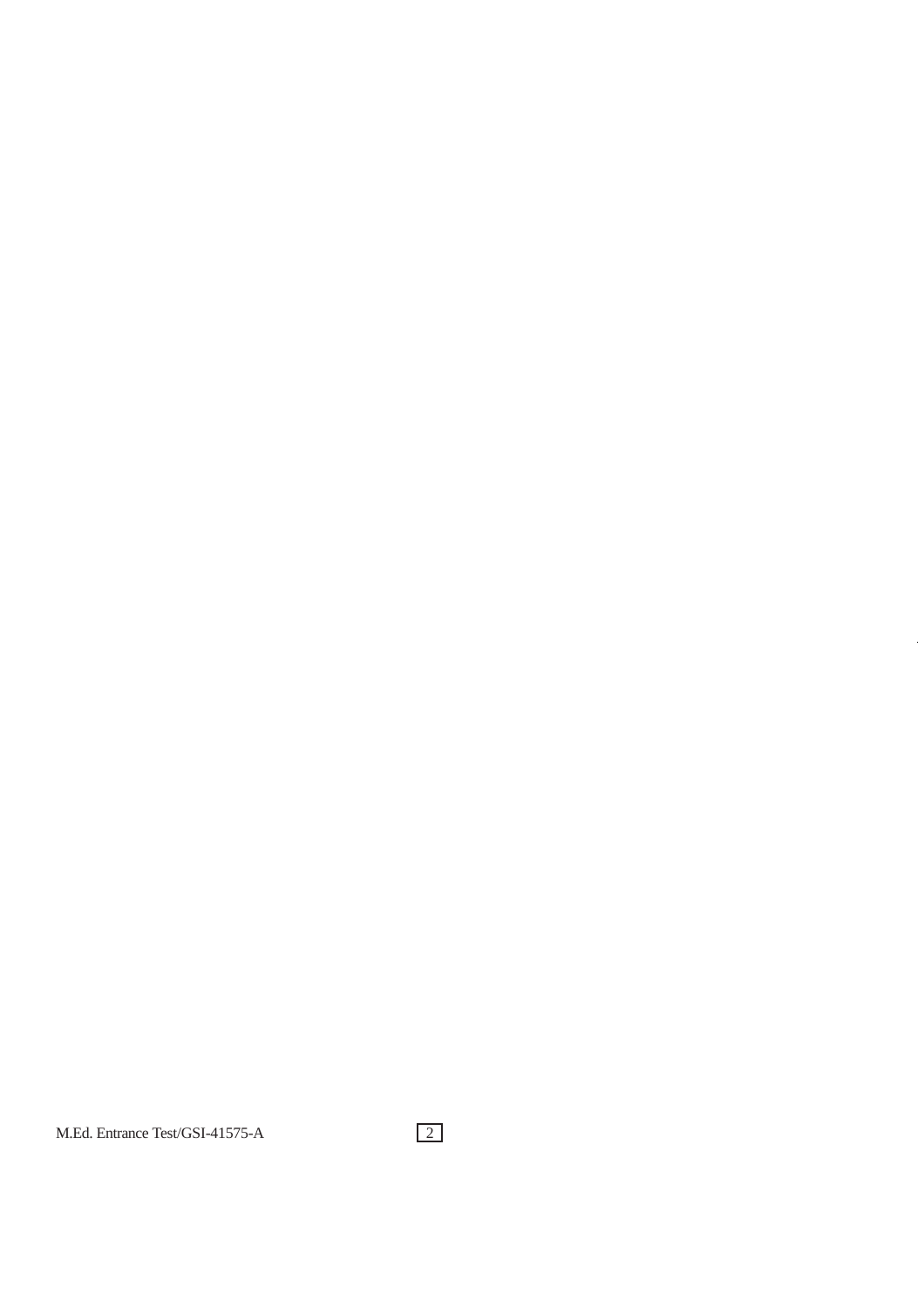## **M.Ed. Entrance Test/A**

| 1. |                                                                         | Which of the following directly measures competence?          |     |                     |  |  |  |  |
|----|-------------------------------------------------------------------------|---------------------------------------------------------------|-----|---------------------|--|--|--|--|
|    | (A)                                                                     | Personality tests                                             | (B) | Paper pencil tests  |  |  |  |  |
|    | (C)                                                                     | Standardized tests                                            | (D) | Performance tests   |  |  |  |  |
| 2. |                                                                         | <b>Motivation is meant to:</b>                                |     |                     |  |  |  |  |
|    | (A)                                                                     | create interest in the task                                   | (B) | reduce anxiety      |  |  |  |  |
|    | (C)                                                                     | enhance task related anxiety                                  | (D) | develop personality |  |  |  |  |
| 3. |                                                                         | <b>Fill in the blank:</b>                                     |     |                     |  |  |  |  |
|    | In asking higher order questions, teacher must ask ————— questions.     |                                                               |     |                     |  |  |  |  |
|    | (A)                                                                     | closed ended                                                  | (B) | fact based          |  |  |  |  |
|    | (C)                                                                     | concept based                                                 | (D) | convergent type     |  |  |  |  |
| 4. |                                                                         | Pick out the odd one:                                         |     |                     |  |  |  |  |
|    | (A)                                                                     | Development proceeds from centre to periphery                 |     |                     |  |  |  |  |
|    | (B)                                                                     | Development proceeds from head to tail                        |     |                     |  |  |  |  |
|    | (C)                                                                     | Childhood reflects the future adult's personality             |     |                     |  |  |  |  |
|    | (D)                                                                     | Development of mathematical concepts starts with number value |     |                     |  |  |  |  |
| 5. | Which practice in questioning brings about more class room interaction? |                                                               |     |                     |  |  |  |  |
|    | (A)                                                                     | asking questions before calling on a student                  |     |                     |  |  |  |  |
|    | (B)                                                                     | focussing on divergent questions                              |     |                     |  |  |  |  |
|    | (C)                                                                     | focussing on convergent questions                             |     |                     |  |  |  |  |
|    | (D)                                                                     | asking questions after calling on a student                   |     |                     |  |  |  |  |
| 6. |                                                                         |                                                               |     |                     |  |  |  |  |
|    | (A)                                                                     | Central tendency                                              | (B) | Discrimination      |  |  |  |  |
|    | (C)                                                                     | Level of difficulty                                           | (D) | Correlation         |  |  |  |  |
| 7. |                                                                         | Greatest weakness of intelligence tests is that they:         |     |                     |  |  |  |  |
|    | (A)                                                                     | are not reliable                                              |     |                     |  |  |  |  |
|    | (B)                                                                     | are not fair to persons of different background               |     |                     |  |  |  |  |
|    | (C)                                                                     | do not provide motivation to different task takers            |     |                     |  |  |  |  |
|    | (D)                                                                     | measure intelligence rather than ability                      |     |                     |  |  |  |  |
| 8. |                                                                         | Which out of the following is correct about median?           |     |                     |  |  |  |  |
|    | (A)<br>it is a measure of variability                                   |                                                               |     |                     |  |  |  |  |
|    | (B)                                                                     | it is the 50th percentile                                     |     |                     |  |  |  |  |
|    | (C)                                                                     | it is most stable measure of central tendency                 |     |                     |  |  |  |  |
|    | (D)                                                                     | it is significantly affected by extreme scores                |     |                     |  |  |  |  |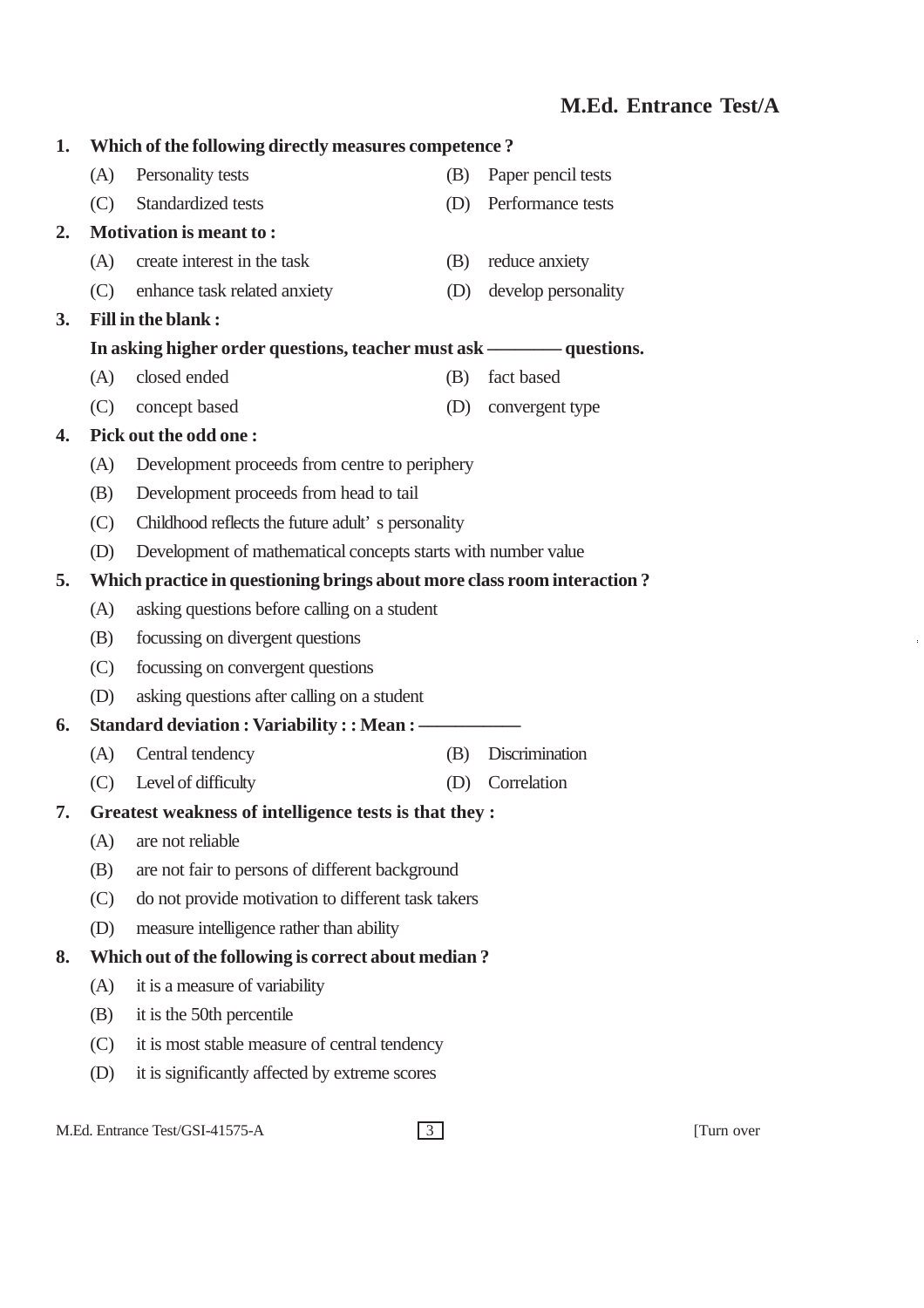| 9. | The mental changes involved as the learner acquires new ways of perceiving or<br>apprehending the things are referred to as: |                                                                                            |     |                                   |  |  |  |
|----|------------------------------------------------------------------------------------------------------------------------------|--------------------------------------------------------------------------------------------|-----|-----------------------------------|--|--|--|
|    | (A)                                                                                                                          | cognitive                                                                                  | (B) | conative                          |  |  |  |
|    | (C)                                                                                                                          | affective                                                                                  | (D) | tautological                      |  |  |  |
|    |                                                                                                                              | 10. Which of the following aspects is not a factor affecting learning?                     |     |                                   |  |  |  |
|    | (A)                                                                                                                          | age of the person                                                                          | (B) | skin colour of the person         |  |  |  |
|    | (C)                                                                                                                          | intelligence of the person                                                                 | (D) | study habits of the person        |  |  |  |
|    |                                                                                                                              | 11. Which stage out of the following stages is marked by emotional upheavals and stresses? |     |                                   |  |  |  |
|    | (A)                                                                                                                          | Later childhood                                                                            | (B) | Adulthood                         |  |  |  |
|    | (C)                                                                                                                          | Early adulthood                                                                            | (D) | Adolescence                       |  |  |  |
|    |                                                                                                                              | 12. School records are maintained because :                                                |     |                                   |  |  |  |
|    |                                                                                                                              | Mark the odd one.                                                                          |     |                                   |  |  |  |
|    | (A)                                                                                                                          | they prevent forgetting                                                                    |     |                                   |  |  |  |
|    | (B)                                                                                                                          | school is answerable to society                                                            |     |                                   |  |  |  |
|    | (C)                                                                                                                          | school has to satisfy requirements of the state                                            |     |                                   |  |  |  |
|    | (D)                                                                                                                          | visitors can be impressed by time tables                                                   |     |                                   |  |  |  |
|    |                                                                                                                              | 13. Which statement is true?                                                               |     |                                   |  |  |  |
|    | (A)                                                                                                                          | School and community are independent units                                                 |     |                                   |  |  |  |
|    | Community is dependent on school<br>(B)                                                                                      |                                                                                            |     |                                   |  |  |  |
|    | (C)                                                                                                                          | Both are mutually dependent on each other                                                  |     |                                   |  |  |  |
|    | (D)                                                                                                                          | School depends on community a lot                                                          |     |                                   |  |  |  |
|    |                                                                                                                              | 14. Curricular activities are conducted because they:                                      |     |                                   |  |  |  |
|    |                                                                                                                              | Mark the odd one.                                                                          |     |                                   |  |  |  |
|    | (A)                                                                                                                          | maintain team spirit                                                                       |     |                                   |  |  |  |
|    | (B)                                                                                                                          | cultivate a sense of cooperation                                                           |     |                                   |  |  |  |
|    | (C)                                                                                                                          | develop self discipline                                                                    |     |                                   |  |  |  |
|    | (D)                                                                                                                          | are a good distractor from curricular activities                                           |     |                                   |  |  |  |
|    |                                                                                                                              | 15. Which out of these is not a type of supervision?                                       |     |                                   |  |  |  |
|    | (A)                                                                                                                          | corrective                                                                                 | (B) | natural                           |  |  |  |
|    | (C)                                                                                                                          | creative                                                                                   | (D) | preventive                        |  |  |  |
|    |                                                                                                                              | 16. Indiscipline in schools is due to:                                                     |     |                                   |  |  |  |
|    | (A)                                                                                                                          | <b>Ugly buildings</b>                                                                      | (B) | Repression of students' instincts |  |  |  |
|    | (C)                                                                                                                          | School size                                                                                | (D) | parents teachers associations     |  |  |  |
|    |                                                                                                                              |                                                                                            |     |                                   |  |  |  |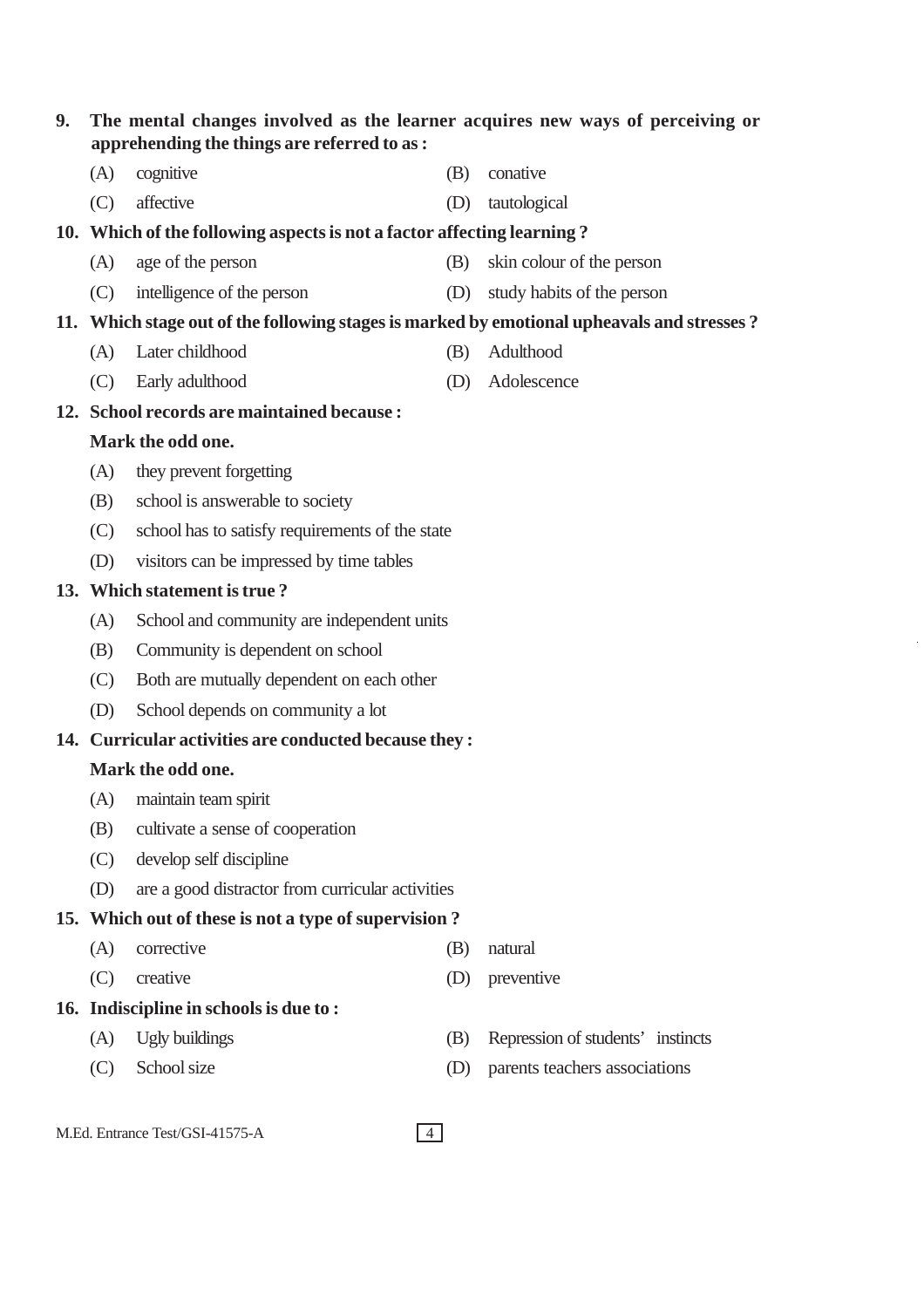|                                                               | 17. School time table is created so that:                                                      |     |                                     |  |
|---------------------------------------------------------------|------------------------------------------------------------------------------------------------|-----|-------------------------------------|--|
| (A)                                                           | more control is exercised                                                                      | (B) | an orderly atmosphere prevails      |  |
| (C)                                                           | students do not make noise                                                                     | (D) | teachers do not remain free         |  |
|                                                               | 18. Which out of these is not the cause of indiscipline?                                       |     |                                     |  |
| (A)                                                           | ineffective economic system                                                                    | (B) | defective examination system        |  |
| (C)                                                           | irrelevant curriculum                                                                          | (D) | traditional methods of teaching     |  |
|                                                               | 19. Which of the following school factors is not conducive to develop a good personality?      |     |                                     |  |
| (A)                                                           | autocratic atmosphere                                                                          | (B) | democrative methods                 |  |
| (C)                                                           | open minded teacher                                                                            | (D) | enthusiastic teacher                |  |
|                                                               | 20. If one has to suggest a single reform regarding educational system, it would be regarding: |     |                                     |  |
| (A)                                                           | methods of teaching                                                                            | (B) | curriculum                          |  |
| (C)                                                           | evaluation                                                                                     | (D) | school campus                       |  |
|                                                               | 21. Pick out the odd one. Action research, as per the concept, is:                             |     |                                     |  |
| (A)                                                           | feedback oriented                                                                              | (B) | applies to situations of self       |  |
| (C)                                                           | has generalizable findings                                                                     | (D) | originates from grass root problems |  |
|                                                               | 22. Which of the following does not meet objectives of school clusters?                        |     |                                     |  |
| (A)                                                           | sharing the labs                                                                               | (B) | starting new courses                |  |
| (C)                                                           | creating common film library                                                                   | (D) | loaning of equipments               |  |
|                                                               | 23. Attendance registers are maintained because they:                                          |     |                                     |  |
| (A)                                                           | help issue of roll numbers in board exams                                                      | (B) | create fear among students          |  |
| (C)                                                           | help inculcate discipline in school                                                            | (D) | examine the regularity of a student |  |
|                                                               | 24. 'Knowledge is not fragmented but unified and coherent' is a postulate of :                 |     |                                     |  |
|                                                               | (A) pragmatism                                                                                 |     | (B) socialism                       |  |
| (C)                                                           | idealism                                                                                       | (D) | naturalism                          |  |
|                                                               | 25. Who gave the following statement?                                                          |     |                                     |  |
| "The aim of education is to dispel error and discover truth". |                                                                                                |     |                                     |  |
| (A)                                                           | Socrates                                                                                       | (B) | Swami Vivekanand                    |  |
| (C)                                                           | Rousseau                                                                                       | (D) | Mahatma Gandhi                      |  |
|                                                               | 26. 'Complete development of man in social context' is a meaning of education in:              |     |                                     |  |
| (A)                                                           | educational sociology                                                                          | (B) | pragmatism                          |  |
| (C)                                                           | socialism                                                                                      | (D) | educational philosophy              |  |
|                                                               |                                                                                                |     |                                     |  |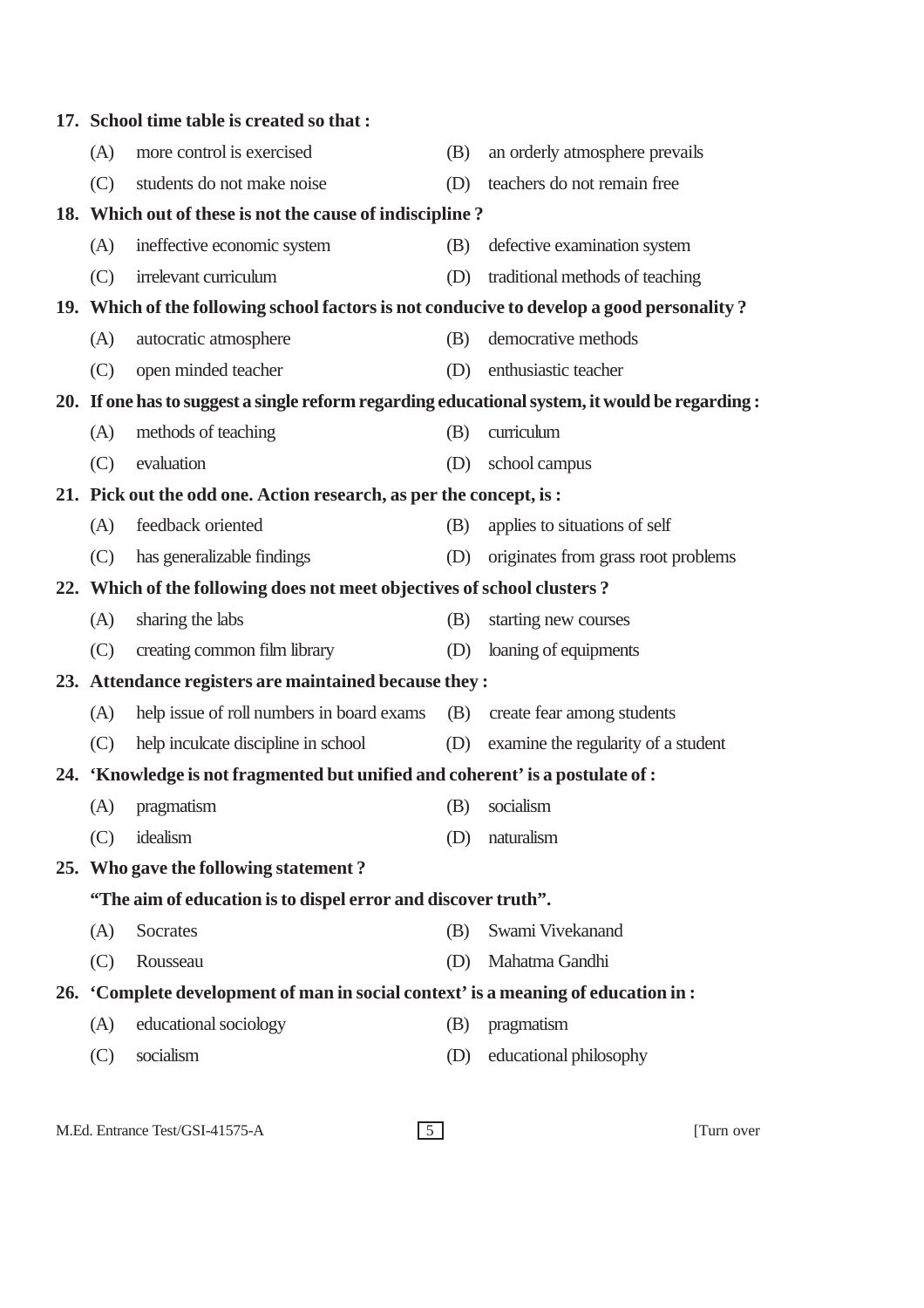| Aim of education is to: |                                            |                                                                                                                                                      |                                                                                                                                                                                                                                                                                                                                                                                                                                                                                                                                                                            |  |  |
|-------------------------|--------------------------------------------|------------------------------------------------------------------------------------------------------------------------------------------------------|----------------------------------------------------------------------------------------------------------------------------------------------------------------------------------------------------------------------------------------------------------------------------------------------------------------------------------------------------------------------------------------------------------------------------------------------------------------------------------------------------------------------------------------------------------------------------|--|--|
| (A)                     | make people literate                       | (B)                                                                                                                                                  | make people worry free                                                                                                                                                                                                                                                                                                                                                                                                                                                                                                                                                     |  |  |
| (C)                     | make people productive citizens            | (D)                                                                                                                                                  | make people good citizens                                                                                                                                                                                                                                                                                                                                                                                                                                                                                                                                                  |  |  |
|                         |                                            |                                                                                                                                                      |                                                                                                                                                                                                                                                                                                                                                                                                                                                                                                                                                                            |  |  |
| (A)                     | Dewey                                      | (B)                                                                                                                                                  | Gandhi                                                                                                                                                                                                                                                                                                                                                                                                                                                                                                                                                                     |  |  |
| (C)                     | <b>Tagore</b>                              | (D)                                                                                                                                                  | Sartre                                                                                                                                                                                                                                                                                                                                                                                                                                                                                                                                                                     |  |  |
|                         |                                            |                                                                                                                                                      |                                                                                                                                                                                                                                                                                                                                                                                                                                                                                                                                                                            |  |  |
| (A)                     | naturalism                                 | (B)                                                                                                                                                  | realism                                                                                                                                                                                                                                                                                                                                                                                                                                                                                                                                                                    |  |  |
| (C)                     | pragmatism                                 | (D)                                                                                                                                                  | existentialism                                                                                                                                                                                                                                                                                                                                                                                                                                                                                                                                                             |  |  |
|                         |                                            |                                                                                                                                                      |                                                                                                                                                                                                                                                                                                                                                                                                                                                                                                                                                                            |  |  |
| (A)                     | social integration                         | (B)                                                                                                                                                  | individual emotional integration                                                                                                                                                                                                                                                                                                                                                                                                                                                                                                                                           |  |  |
| (C)                     | a common curriculum                        | (D)                                                                                                                                                  | a uniform dress in schools                                                                                                                                                                                                                                                                                                                                                                                                                                                                                                                                                 |  |  |
|                         |                                            |                                                                                                                                                      |                                                                                                                                                                                                                                                                                                                                                                                                                                                                                                                                                                            |  |  |
| (A)                     | national borders                           | (B)                                                                                                                                                  | national language                                                                                                                                                                                                                                                                                                                                                                                                                                                                                                                                                          |  |  |
| (C)                     | casteism thoughts                          | (D)                                                                                                                                                  | national curriculum                                                                                                                                                                                                                                                                                                                                                                                                                                                                                                                                                        |  |  |
|                         |                                            |                                                                                                                                                      |                                                                                                                                                                                                                                                                                                                                                                                                                                                                                                                                                                            |  |  |
| (A)                     |                                            |                                                                                                                                                      |                                                                                                                                                                                                                                                                                                                                                                                                                                                                                                                                                                            |  |  |
| (B)                     |                                            |                                                                                                                                                      |                                                                                                                                                                                                                                                                                                                                                                                                                                                                                                                                                                            |  |  |
| (C)                     |                                            |                                                                                                                                                      |                                                                                                                                                                                                                                                                                                                                                                                                                                                                                                                                                                            |  |  |
| (D)                     | E-education is meant for all at a distance |                                                                                                                                                      |                                                                                                                                                                                                                                                                                                                                                                                                                                                                                                                                                                            |  |  |
|                         |                                            |                                                                                                                                                      |                                                                                                                                                                                                                                                                                                                                                                                                                                                                                                                                                                            |  |  |
|                         |                                            |                                                                                                                                                      |                                                                                                                                                                                                                                                                                                                                                                                                                                                                                                                                                                            |  |  |
|                         |                                            |                                                                                                                                                      | (B) narrow patriotism                                                                                                                                                                                                                                                                                                                                                                                                                                                                                                                                                      |  |  |
| (C)                     | spiritual values                           | (D)                                                                                                                                                  | moral values                                                                                                                                                                                                                                                                                                                                                                                                                                                                                                                                                               |  |  |
|                         |                                            |                                                                                                                                                      |                                                                                                                                                                                                                                                                                                                                                                                                                                                                                                                                                                            |  |  |
| (A)                     | Secularism                                 | (B)                                                                                                                                                  | Socialism                                                                                                                                                                                                                                                                                                                                                                                                                                                                                                                                                                  |  |  |
| (C)                     | Democracy                                  | (D)                                                                                                                                                  | Universal brotherhood                                                                                                                                                                                                                                                                                                                                                                                                                                                                                                                                                      |  |  |
|                         |                                            |                                                                                                                                                      |                                                                                                                                                                                                                                                                                                                                                                                                                                                                                                                                                                            |  |  |
| (A)                     | Physical                                   | (B)                                                                                                                                                  | <b>Biological</b>                                                                                                                                                                                                                                                                                                                                                                                                                                                                                                                                                          |  |  |
| (C)                     | Experimental                               | (D)                                                                                                                                                  | Social                                                                                                                                                                                                                                                                                                                                                                                                                                                                                                                                                                     |  |  |
|                         |                                            | 27. Pick the odd one out.<br>32. Mark the correct statement:<br>33. Pick out the odd one.<br>(A) fearlessness<br>34. Political ideology of India is: | 28. "Curriculum and methods are products of social situation" was stated by:<br>29. In which school of thought, values are utilitarian?<br>30. An essential prerequisite to national solidarity is:<br>31. Which one is an obstacle to national integration?<br>E-education and distance education are same<br>Distance education is meant for clients at a distance<br>E-education is one of the methods in distance education<br>Following must be developed/integrated for international understanding :<br>35. Which out of the following is not a type of naturalist? |  |  |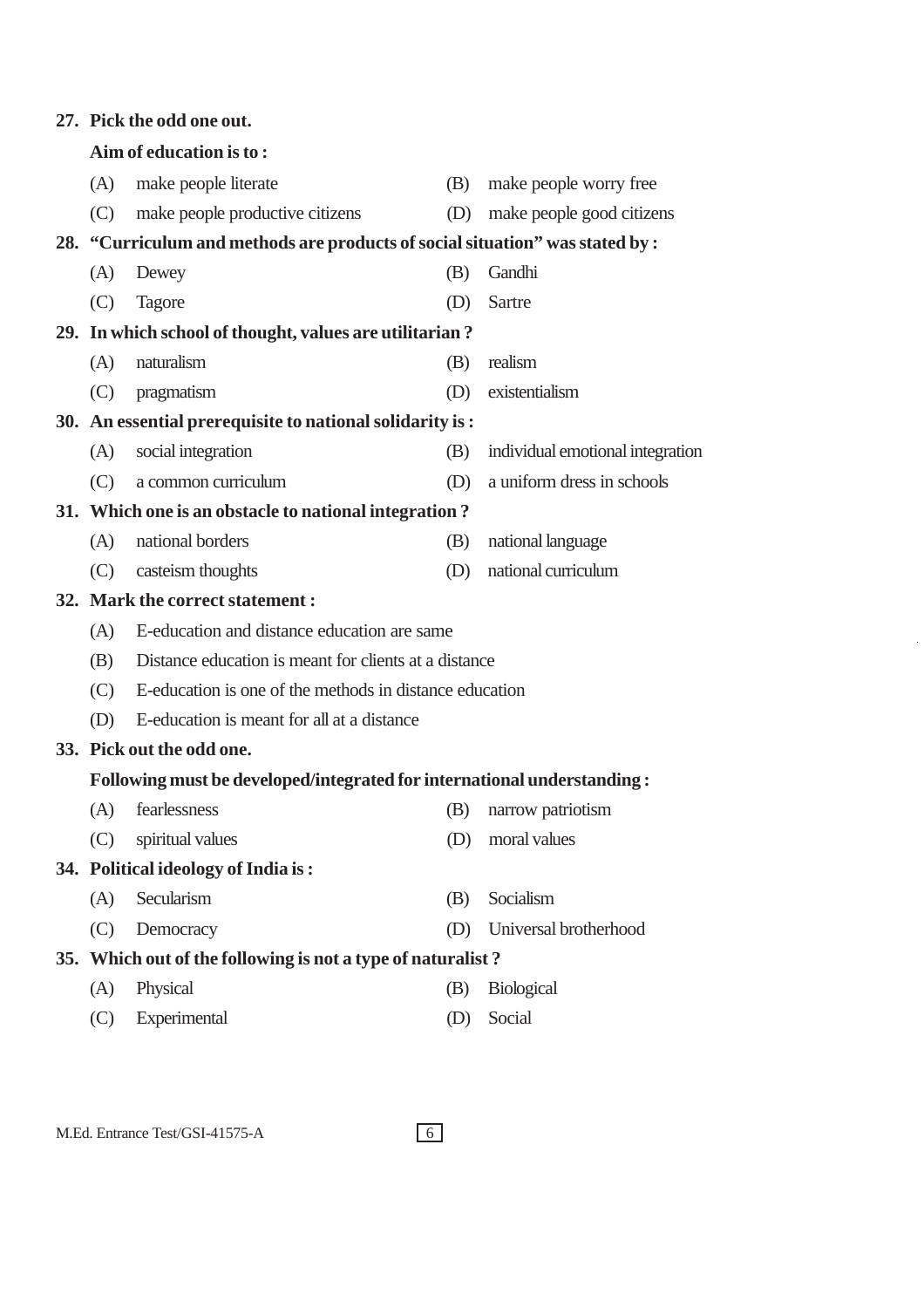|                                                        | 36. Mark the odd one out. Tagore believed in :                                                                       |     |                              |  |  |  |
|--------------------------------------------------------|----------------------------------------------------------------------------------------------------------------------|-----|------------------------------|--|--|--|
| (A)                                                    | brotherhood                                                                                                          | (B) | spiritual harmony            |  |  |  |
| (C)                                                    | craft centred education                                                                                              | (D) | love of nature               |  |  |  |
|                                                        | 37. Mark the incorrect statement:                                                                                    |     |                              |  |  |  |
| (A)                                                    | Guidance and counselling are roughly the same                                                                        |     |                              |  |  |  |
| Guidance is informative in nature<br>(B)               |                                                                                                                      |     |                              |  |  |  |
| Counselling requires deep insight into problems<br>(C) |                                                                                                                      |     |                              |  |  |  |
| (D)                                                    | Counselling is different from psychiatry                                                                             |     |                              |  |  |  |
|                                                        | 38. What out of the following is associated with delinquency?                                                        |     |                              |  |  |  |
| (A)                                                    | High socio-economic status                                                                                           | (B) | Middle class families        |  |  |  |
| (C)                                                    | Low socio-economic status                                                                                            |     | (D) Environment of the child |  |  |  |
|                                                        | 39. Who is the proponent of non-directive counselling?                                                               |     |                              |  |  |  |
| (A)                                                    | <b>Carl Rogers</b>                                                                                                   | (B) | Sigmund Freud                |  |  |  |
| (C)                                                    | Karen Horney                                                                                                         | (D) | William James                |  |  |  |
|                                                        | 40. If a teacher divulges a sensitive problem of a student he shared, in staff room, she violates<br>the following : |     |                              |  |  |  |
| (A)                                                    | secrecy                                                                                                              | (B) | ethics                       |  |  |  |
| (C)                                                    | confidentiality                                                                                                      | (D) | promise                      |  |  |  |
|                                                        | 41. Delinquent children have problems in:                                                                            |     |                              |  |  |  |
| (A)                                                    | intellectual functioning                                                                                             | (B) | social intelligence          |  |  |  |
| (C)                                                    | moral development                                                                                                    | (D) | emotional stability          |  |  |  |
|                                                        | 42. What is false about GUIDANCE?                                                                                    |     |                              |  |  |  |
| It is concerned with the entire individual<br>(A)      |                                                                                                                      |     |                              |  |  |  |
| (B)                                                    | It is concerned with integral part of education                                                                      |     |                              |  |  |  |
| (C)                                                    | It helps develop ability to make intelligence                                                                        |     |                              |  |  |  |
| (D)                                                    | It makes choices for individuals                                                                                     |     |                              |  |  |  |
|                                                        | 43. An adolescent revolts to authority because :                                                                     |     |                              |  |  |  |
| (A)                                                    | He thinks he is mature and can act                                                                                   |     |                              |  |  |  |
| (B)                                                    | He craves for recognition and independence of action                                                                 |     |                              |  |  |  |
| (C)                                                    | He thinks he is very intelligent                                                                                     |     |                              |  |  |  |
| (D)                                                    | He wants to have control over adults                                                                                 |     |                              |  |  |  |
|                                                        | 44. The most important aspect of behavior of a teacher is:                                                           |     |                              |  |  |  |
| (A)                                                    | patience                                                                                                             | (B) | charismatic appearance       |  |  |  |
| (C)                                                    | self discipline                                                                                                      | (D) | dominance                    |  |  |  |
|                                                        | M.Ed. Entrance Test/GSI-41575-A<br>$\tau$                                                                            |     | [Turn over                   |  |  |  |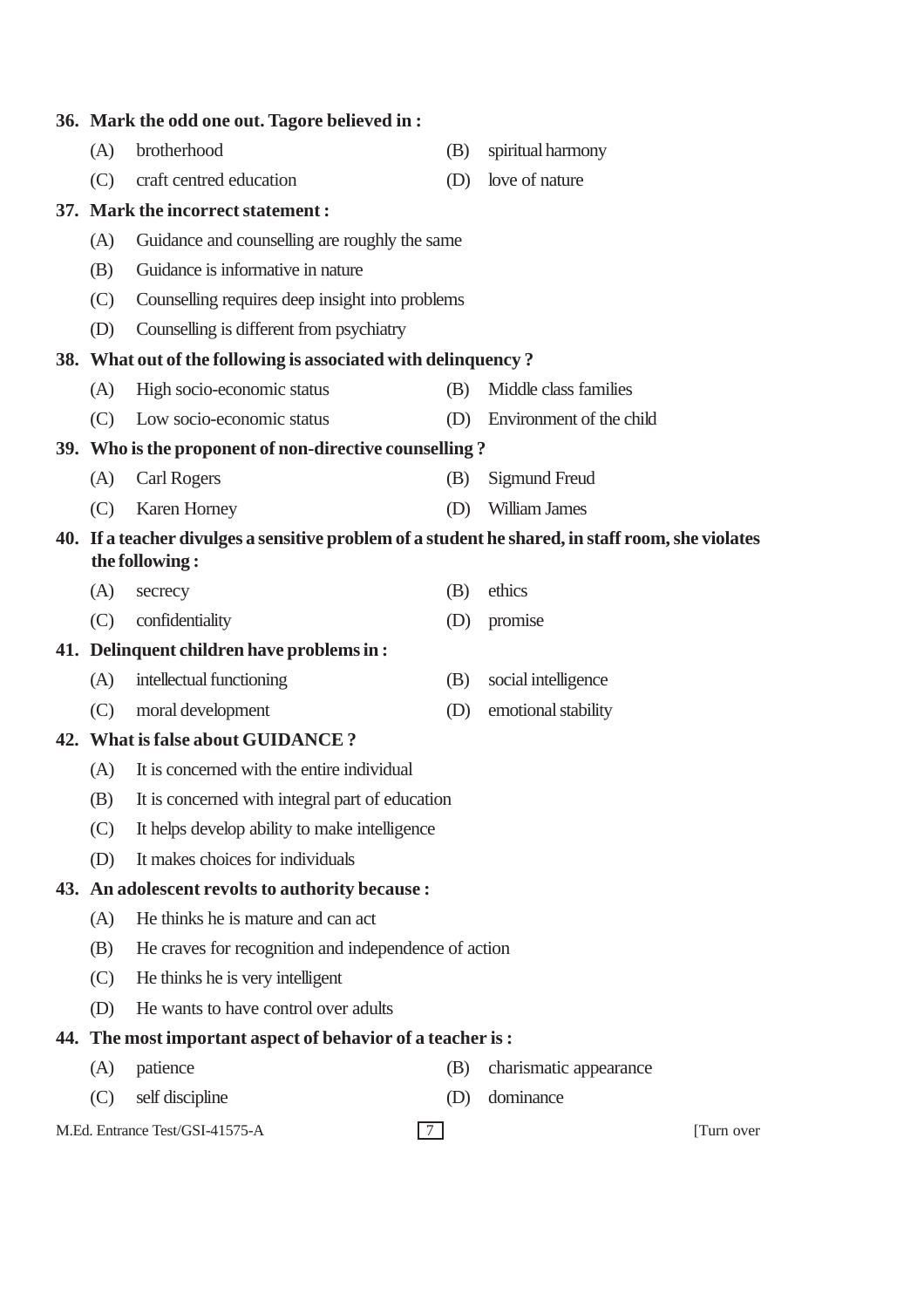| 45. To acquire socially desirable attitudes, which is the best place? |                                                                                              |     |                                  |  |
|-----------------------------------------------------------------------|----------------------------------------------------------------------------------------------|-----|----------------------------------|--|
| (A)                                                                   | Groups                                                                                       | (B) | Home                             |  |
| (C)                                                                   | Clubs                                                                                        | (D) | School                           |  |
|                                                                       | 46. Interest assessment is generally part of :                                               |     |                                  |  |
| (A)                                                                   | ability testing                                                                              | (B) | career assessment                |  |
| (C)                                                                   | emotional assessment                                                                         | (D) | learning stability               |  |
|                                                                       | 47. Pick the odd one out.                                                                    |     |                                  |  |
|                                                                       | Difference in Testing and Non-testing techniques of assessment lies in:                      |     |                                  |  |
| (A)                                                                   | Description details of data                                                                  |     |                                  |  |
| (B)                                                                   | Quantitative measures vs qualitative ones                                                    |     |                                  |  |
| (C)                                                                   | Norms and standards                                                                          |     |                                  |  |
| (D)                                                                   | School applications                                                                          |     |                                  |  |
|                                                                       | 48. If the test you have taken, constitutes the competencies stated on syllabus, then we can |     |                                  |  |
|                                                                       | say the test has - validity.                                                                 |     |                                  |  |
| (A)                                                                   | concurrent                                                                                   | (B) | content                          |  |
| (C)                                                                   | construct                                                                                    | (D) | predictive                       |  |
|                                                                       | 49. 'Computer assisted instruction' principles contain the following:                        |     |                                  |  |
| (A)                                                                   | online instruction                                                                           | (B) | self paced learning              |  |
| (C)                                                                   | online evaluation                                                                            | (D) | fast learning                    |  |
| other?                                                                | 50. When teaching is going on, how will you react to those students who are talking to each  |     |                                  |  |
| (A)                                                                   | ask them questions regarding ongoing topic                                                   |     |                                  |  |
| (B)                                                                   | ignore them totally                                                                          |     |                                  |  |
| (C)                                                                   | ask them to leave class immediately                                                          |     |                                  |  |
| (D)                                                                   | deliver lecture on moral values                                                              |     |                                  |  |
|                                                                       | 51. If no student answers a question in a class, the teacher may do the following:           |     |                                  |  |
| Pick the odd one.                                                     |                                                                                              |     |                                  |  |
| (A)                                                                   | rephrase the question                                                                        | (B) | seek further information         |  |
| (C)                                                                   | prompting                                                                                    | (D) | shift to a higher order question |  |
|                                                                       | 52. Pick the odd one out. Model of teaching is a plan to:                                    |     |                                  |  |
| (A)                                                                   | shape curriculum                                                                             | (B) | select instructional materials   |  |
| (C)                                                                   | guide teacher's actions                                                                      | (D) | evaluate students                |  |
|                                                                       |                                                                                              |     |                                  |  |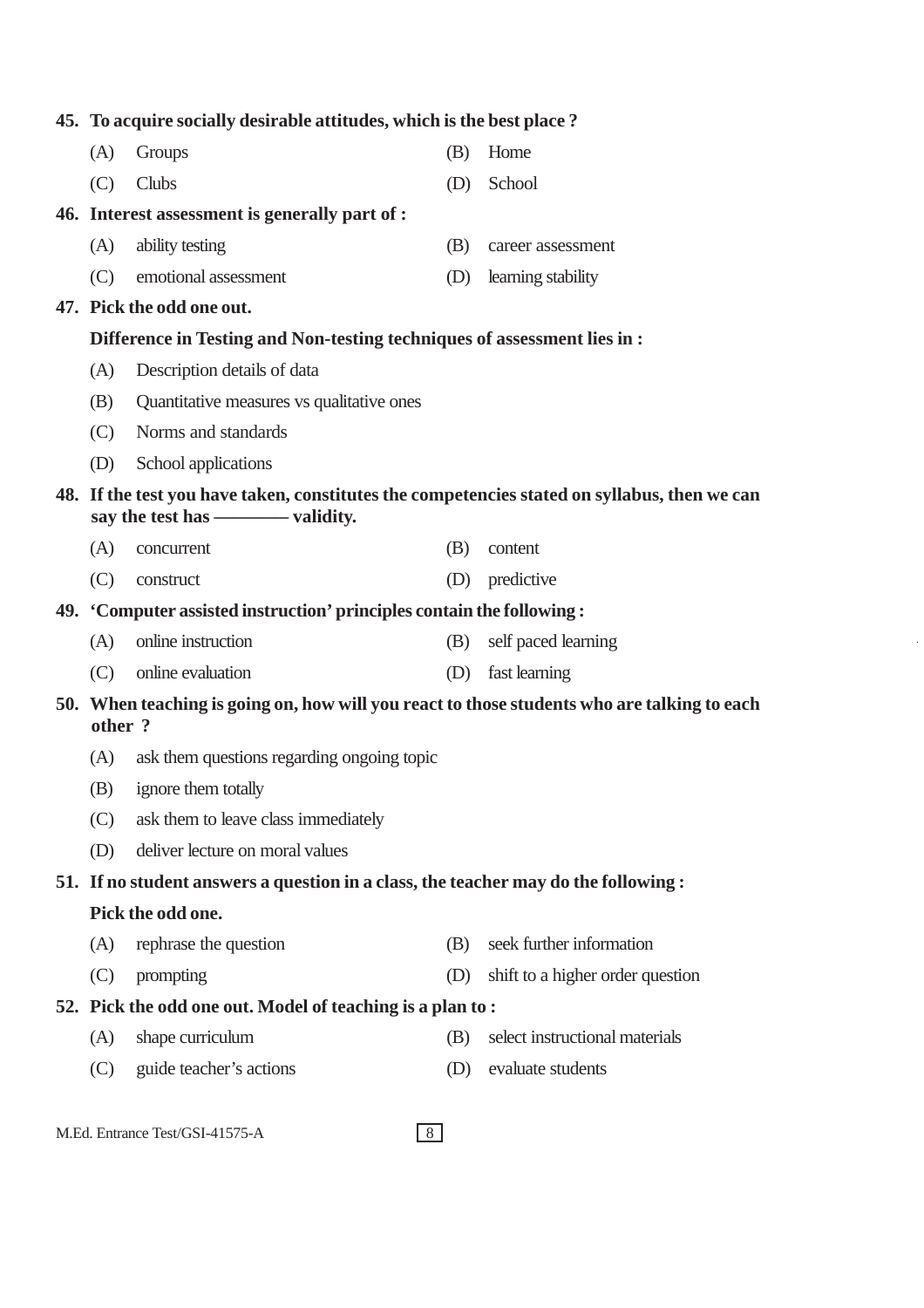|                                                | 53. Questioning, as a process, is used in class room to:                                      |     |                                        |  |  |  |
|------------------------------------------------|-----------------------------------------------------------------------------------------------|-----|----------------------------------------|--|--|--|
|                                                | Pick the odd one out.                                                                         |     |                                        |  |  |  |
| (A)                                            | control the class                                                                             | (B) | create interest                        |  |  |  |
| (C)                                            | encourage thinking                                                                            | (D) | create fear                            |  |  |  |
|                                                | 54. What kind of a test a teacher must use if she wants to test students' ability to organize |     |                                        |  |  |  |
| ideas?                                         |                                                                                               |     |                                        |  |  |  |
| (A)                                            | Multiple Choice Questions type                                                                | (B) | Short answer type                      |  |  |  |
| (C)                                            | Essay type                                                                                    | (D) | Technical problems type                |  |  |  |
|                                                | 55. 'Content Cross Ratio' in Flander's Interaction System implies :                           |     |                                        |  |  |  |
| (A)                                            | index of pupil talk                                                                           | (B) | noise period in class                  |  |  |  |
| (C)                                            | teacher's tendency to respond to pupil talk (D) confusion prevailing in class                 |     |                                        |  |  |  |
|                                                | 56. Thurstone's theory of intelligence talks of :                                             |     |                                        |  |  |  |
| (A)                                            | general intelligence                                                                          | (B) | specific abilities                     |  |  |  |
| (C)                                            | factors of intelligence                                                                       | (D) | primary mental abilities               |  |  |  |
|                                                | 57. Which of the following is most recent development in area of intelligence?                |     |                                        |  |  |  |
| (A)                                            | verbal aspect                                                                                 | (B) | nonverbal aspect                       |  |  |  |
| (C)                                            | musical intelligence                                                                          | (D) | emotional intelligence                 |  |  |  |
|                                                | 58. Pick out the odd one.                                                                     |     |                                        |  |  |  |
|                                                | Institutional plan is prepared on the bases of :                                              |     |                                        |  |  |  |
| (A)                                            | Felt needs of school                                                                          |     |                                        |  |  |  |
| (B)                                            | Availability of management members                                                            |     |                                        |  |  |  |
| (C)                                            | Resources of school                                                                           |     |                                        |  |  |  |
| (D)                                            | Resources likely to be available                                                              |     |                                        |  |  |  |
|                                                | 59. What is most important for setting up a school plant?                                     |     |                                        |  |  |  |
|                                                | (A) Water and electricity supply (B) Good location                                            |     |                                        |  |  |  |
| (C)                                            | Transportation availability                                                                   | (D) | Noise free environment                 |  |  |  |
|                                                | 60. Social mobility means:                                                                    |     |                                        |  |  |  |
| (A)                                            | mobility as per social norms                                                                  | (B) | mobility of society                    |  |  |  |
| (C)                                            | mobility of a person within social space                                                      | (D) | sum total of all movement in a society |  |  |  |
|                                                | 61. Surprise tests are useful because :                                                       |     |                                        |  |  |  |
| (A)                                            | they can be used when teacher is not well prepared                                            |     |                                        |  |  |  |
| (B)                                            | they can cause fear in students                                                               |     |                                        |  |  |  |
| (C)                                            | can be given when teacher does not want to teach                                              |     |                                        |  |  |  |
| they inculcate habit of regular reading<br>(D) |                                                                                               |     |                                        |  |  |  |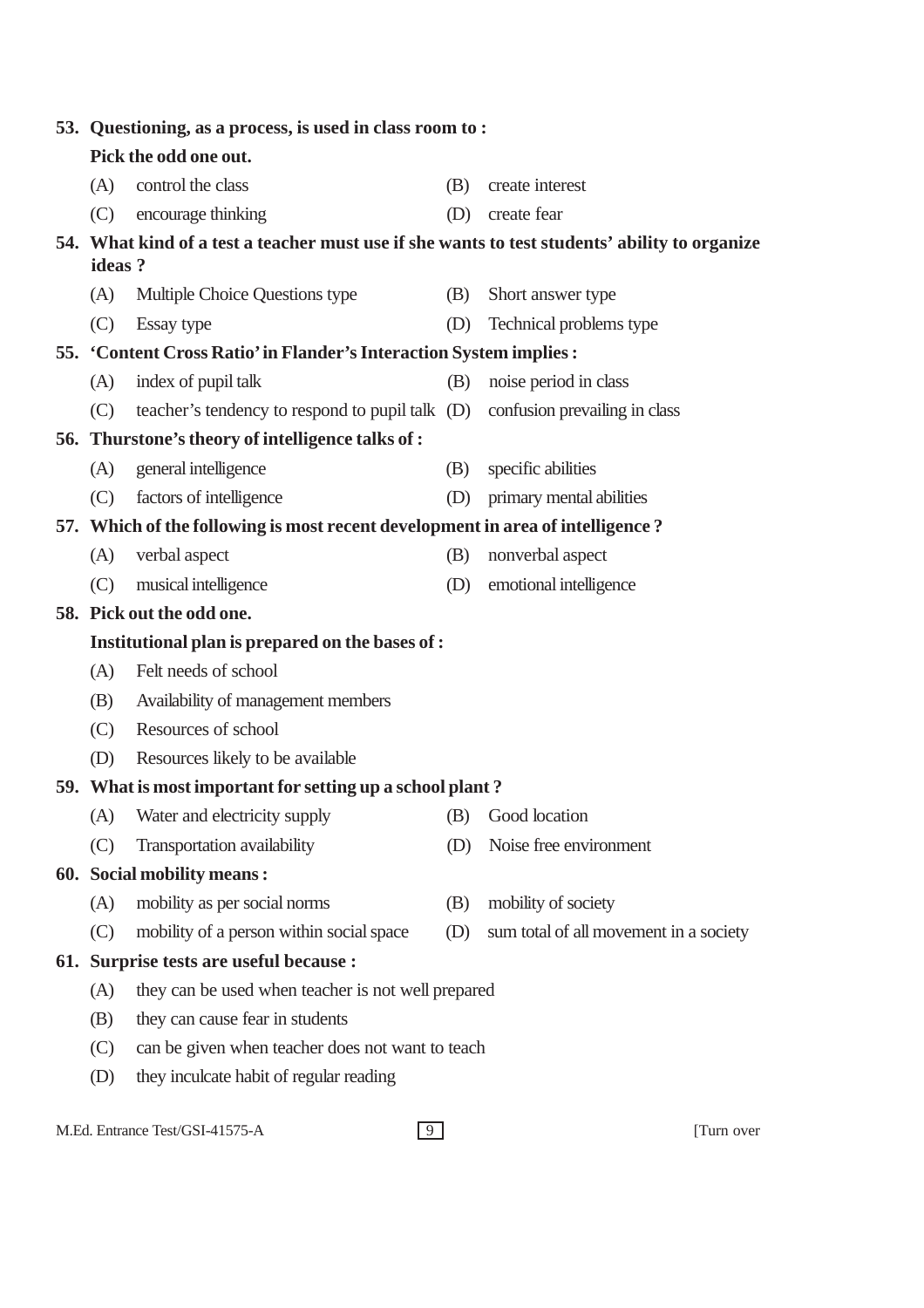|                                                                    | 62. Planning of a lesson helps the teacher to:                                  |     |                                     |  |  |  |
|--------------------------------------------------------------------|---------------------------------------------------------------------------------|-----|-------------------------------------|--|--|--|
| (A)                                                                | revise the knowledge previously gained                                          |     |                                     |  |  |  |
| (B)                                                                | make the lesson interesting                                                     |     |                                     |  |  |  |
| (C)                                                                | recapitulate the lesson                                                         |     |                                     |  |  |  |
| (D)                                                                | present content systematically and logically                                    |     |                                     |  |  |  |
| 63. What should be a teacher's response towards students' mistake? |                                                                                 |     |                                     |  |  |  |
| (A)                                                                | take all precautions so that they don't make mistake                            |     |                                     |  |  |  |
| (B)                                                                | punish students mildly if they make mistakes                                    |     |                                     |  |  |  |
| (C)                                                                | allow mistakes and explain how to minimize mistakes                             |     |                                     |  |  |  |
| (D)                                                                | never allow any mistakes                                                        |     |                                     |  |  |  |
|                                                                    | 64. For effective communication, which of the following is least important?     |     |                                     |  |  |  |
| (A)                                                                | modulation in speech                                                            |     |                                     |  |  |  |
| (B)                                                                | an impressive personality                                                       |     |                                     |  |  |  |
| (C)                                                                | hand gestures                                                                   |     |                                     |  |  |  |
| (D)                                                                | mastery over what is to be communicated                                         |     |                                     |  |  |  |
|                                                                    | 65. Strike the odd one. Programmed learning is based on :                       |     |                                     |  |  |  |
| (A)                                                                | smallest units of learning                                                      | (B) | self paced learning                 |  |  |  |
| (C)                                                                | principles of reinforcement                                                     |     | (D) principles of language learning |  |  |  |
|                                                                    | 66. From among the mass media, which is the strongest to change the curricula : |     |                                     |  |  |  |
| (A)                                                                | television                                                                      | (B) | radio                               |  |  |  |
| (C)                                                                | news paper                                                                      | (D) | films                               |  |  |  |
|                                                                    | 67. Interactional model of teaching was developed by:                           |     |                                     |  |  |  |
| (A)                                                                | John Dewey                                                                      | (B) | Jean Piaget                         |  |  |  |
| (C)                                                                | <b>Robert Glaser</b>                                                            |     | (D) Ned A Flanders                  |  |  |  |
|                                                                    | 68. Strike the odd one out:                                                     |     |                                     |  |  |  |
| (A)                                                                | Human Resource Development and Human Resource Management are same               |     |                                     |  |  |  |
| (B)                                                                | HRD relates to personnel development                                            |     |                                     |  |  |  |
| (C)                                                                | Training is an important element of HRD                                         |     |                                     |  |  |  |
| (D)                                                                | Education has a significant role in HRD in schools                              |     |                                     |  |  |  |
|                                                                    | 69. Choose the odd one out:                                                     |     |                                     |  |  |  |
| (A)                                                                | Learning is an evolutionary process                                             |     |                                     |  |  |  |
| (B)                                                                | Learning does not progress at a uniform rate                                    |     |                                     |  |  |  |
| (C)                                                                | Learning process is not unique to an individual                                 |     |                                     |  |  |  |
| Learning has intellectual and emotional elements<br>(D)            |                                                                                 |     |                                     |  |  |  |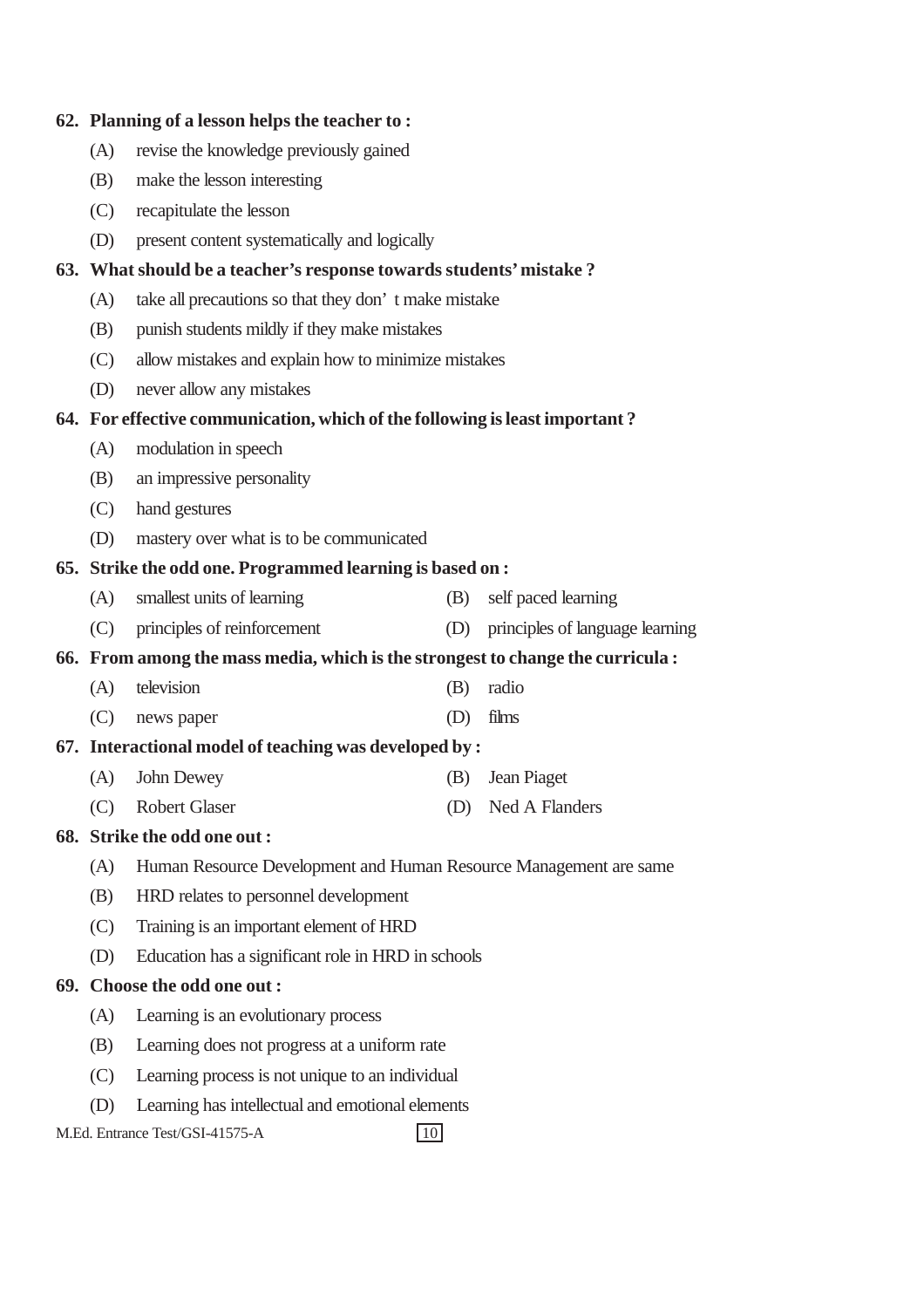#### **70. Feeling of autonomy is a characteristic of :**

- (A) Physical development (B) Emotional development
- (C) Social development (D) Intellectual development

#### **71. For education, function of philosophy is that of :**

- (A) Controller (B) Guide
- (C) Monitor (D) Friend

#### **72. To enable students 'catch' values, what must you do ?**

- (A) Practice values
- (B) Preach values
- (C) Discourage valueless behavior
- (D) Quote 'valued' behavior from lives of great men

#### **73. Mark the incorrect statement :**

- (A) Computers can assist in evaluation
- (B) Internet can aid the library
- (C) Internet can replace a teacher
- (D) Computers can facilitate self pacing

#### **74. Fill in the blank in the following quote by Mahatma Gandhi.**

#### **"As a result of English being medium of instruction, we have lost all originality. We** have become birds without ––––––––––––"

- (A) feathers (B) flight
- (C) wings (D) capacity to fly

#### **75. Which of the following is the main limitation of mass communication technique ?**

- (A) it is very expensive
- (B) it offers no scope of feedback
- (C) it reaches many in small team
- (D) message is in control of communicator

- 
-